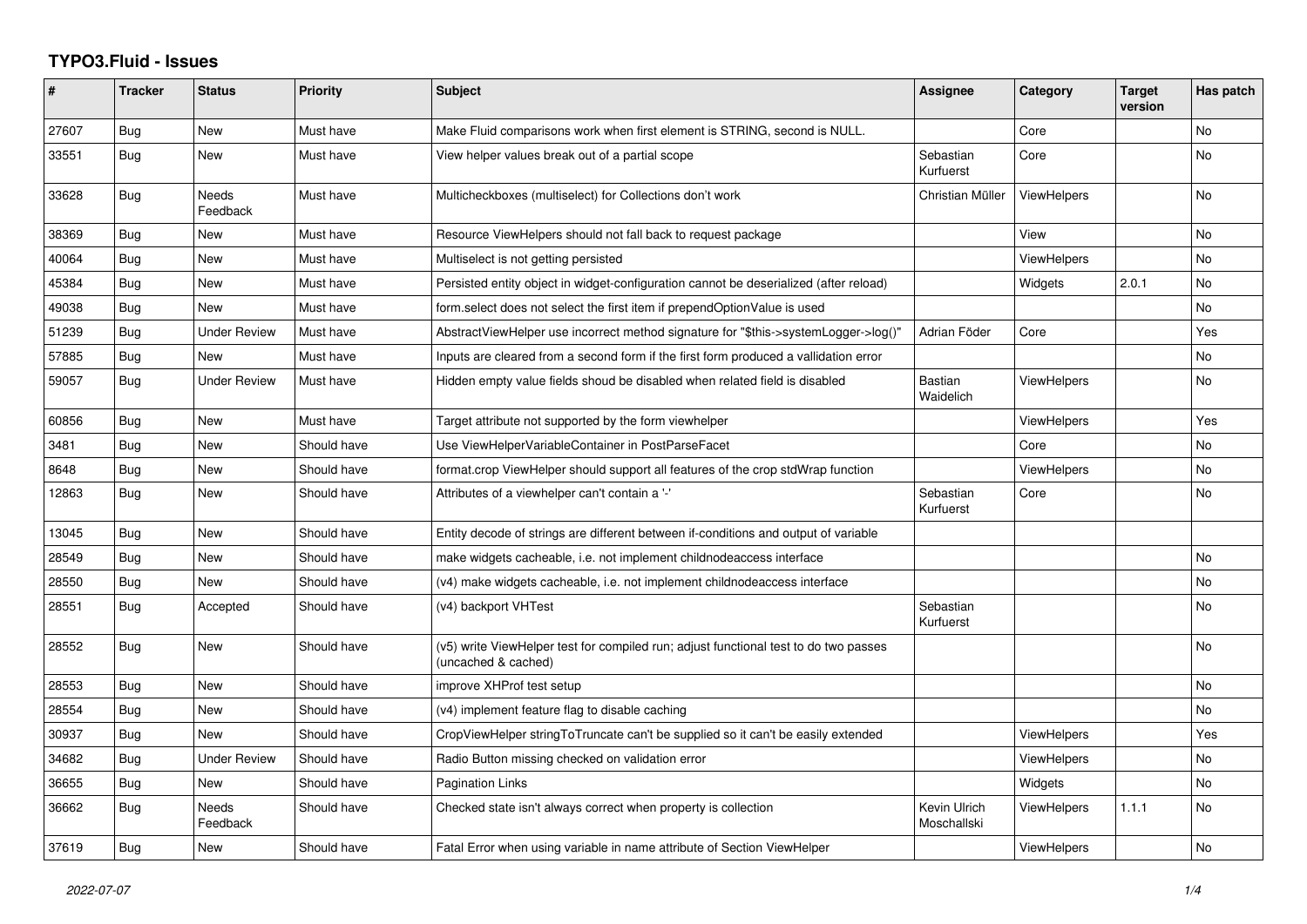| $\sharp$ | <b>Tracker</b> | <b>Status</b>       | <b>Priority</b> | <b>Subject</b>                                                                            | <b>Assignee</b>        | Category           | <b>Target</b><br>version | Has patch |
|----------|----------------|---------------------|-----------------|-------------------------------------------------------------------------------------------|------------------------|--------------------|--------------------------|-----------|
| 39990    | <b>Bug</b>     | <b>New</b>          | Should have     | Same form twice in one template: hidden fields for empty values are only rendered<br>once |                        | Core               |                          | <b>No</b> |
| 40998    | <b>Bug</b>     | Under Review        | Should have     | Missing parent request namespaces in form field name prefix                               | Sebastian<br>Kurfuerst | <b>ViewHelpers</b> | 1.1.1                    | No        |
| 44234    | <b>Bug</b>     | <b>Under Review</b> | Should have     | selectViewHelper's sorting does not respect locale collation                              |                        | ViewHelpers        | 2.1                      | <b>No</b> |
| 46289    | Bug            | Needs<br>Feedback   | Should have     | Enable Escaping Interceptor in XML request format                                         |                        | View               | 2.0.1                    | No        |
| 47006    | <b>Bug</b>     | Under Review        | Should have     | widget identifier are not unique                                                          |                        |                    |                          | <b>No</b> |
| 49600    | <b>Bug</b>     | New                 | Should have     | f:form tag shown as a HTML on frontend                                                    |                        | <b>ViewHelpers</b> |                          | No        |
| 50888    | Bug            | <b>Under Review</b> | Should have     | WSOD by changing name of section and if Fluid caches are generated                        |                        |                    |                          | No        |
| 52419    | <b>Bug</b>     | <b>New</b>          | Should have     | Wrong PHPDocs notation for default value inline f:translate viewhelper                    |                        |                    | 2.0                      | No        |
| 52536    | <b>Bug</b>     | <b>Under Review</b> | Should have     | Errorclass not set if no property-attribute set                                           |                        |                    |                          |           |
| 52591    | <b>Bug</b>     | New                 | Should have     | The Pagination Widget broken for joined objects                                           |                        |                    |                          | No        |
| 53806    | <b>Bug</b>     | Under Review        | Should have     | Paginate widget maximumNumberOfLinks rendering wrong number of links                      | Bastian<br>Waidelich   | Widgets            |                          | No        |
| 54284    | Bug            | New                 | Should have     | Default Option for Switch/Case VH                                                         |                        | ViewHelpers        |                          | <b>No</b> |
| 55008    | Bug            | Under Review        | Should have     | Interceptors should be used in Partials                                                   | Christian Müller       |                    |                          | No        |
| 58862    | Bug            | Needs<br>Feedback   | Should have     | FormViewHelper doesn't accept NULL as value for \$arguments                               | Bastian<br>Waidelich   | ViewHelpers        |                          | Yes       |
| 58921    | <b>Bug</b>     | New                 | Should have     | f:form.* VHs crash if NOT inside f:form but followed by f:form                            |                        |                    |                          | No        |
| 58983    | Bug            | New                 | Should have     | format.date does not respect linebreaks and throws exception                              |                        |                    |                          | No        |
| 65424    | Bug            | <b>Under Review</b> | Should have     | SelectViewHelper must respect option(Value Label)Field for arrays                         |                        | ViewHelpers        |                          | <b>No</b> |
| 51100    | Feature        | New                 | Must have       | Links with absolute URI should have the option of URI Scheme                              |                        | <b>ViewHelpers</b> |                          | No        |
| 3291     | Feature        | Needs<br>Feedback   | Should have     | Cacheable viewhelpers                                                                     |                        |                    |                          | No        |
| 4704     | Feature        | New                 | Should have     | Improve parsing exception messages                                                        |                        | Core               |                          |           |
| 5933     | Feature        | Accepted            | Should have     | Optional section rendering                                                                | Sebastian<br>Kurfuerst | ViewHelpers        |                          | No        |
| 9514     | Feature        | New                 | Should have     | Support explicit Array Arguments for ViewHelpers                                          |                        |                    |                          |           |
| 31955    | Feature        | New                 | Should have     | f:uri.widget                                                                              |                        | Widgets            |                          | <b>No</b> |
| 33215    | Feature        | New                 | Should have     | RFC: Dynamic values in ObjectAccess paths                                                 |                        |                    |                          | No        |
| 33394    | Feature        | Needs<br>Feedback   | Should have     | Logical expression parser for BooleanNode                                                 | Tobias Liebig          | Core               |                          | No        |
| 36410    | Feature        | New                 | Should have     | Allow templates to send arguments back to layout                                          |                        | ViewHelpers        |                          | No        |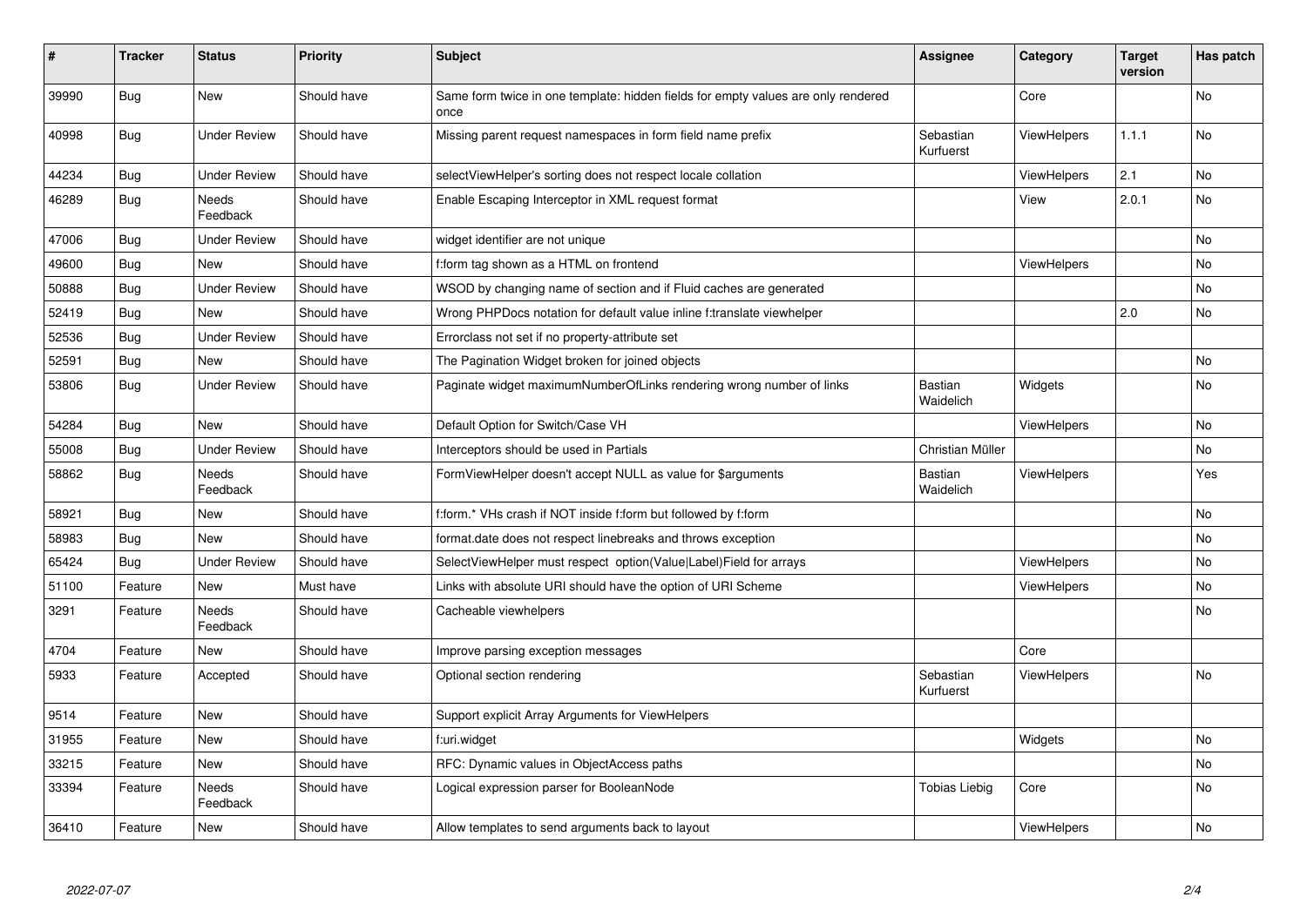| #     | <b>Tracker</b> | <b>Status</b>            | <b>Priority</b> | <b>Subject</b>                                                                                       | <b>Assignee</b>        | Category    | <b>Target</b><br>version | Has patch |
|-------|----------------|--------------------------|-----------------|------------------------------------------------------------------------------------------------------|------------------------|-------------|--------------------------|-----------|
| 37095 | Feature        | New                      | Should have     | It should be possible to set a different template on a Fluid TemplateView inside an<br>action        | Christopher<br>Hlubek  |             |                          | No        |
| 38130 | Feature        | New                      | Should have     | Checkboxes and multiple select fields should have an assignable default value                        |                        |             |                          | No        |
| 39936 | Feature        | New                      | Should have     | registerTagAttribute should handle default values                                                    |                        | ViewHelpers |                          | No        |
| 40081 | Feature        | New                      | Should have     | Allow assigned variables as keys in arrays                                                           |                        |             |                          | No        |
| 42397 | Feature        | <b>New</b>               | Should have     | Missing viewhelper for general links                                                                 |                        |             |                          | No.       |
| 43346 | Feature        | <b>Under Review</b>      | Should have     | Allow property mapping configuration via template                                                    | Karsten<br>Dambekalns  | ViewHelpers | 2.1                      | No        |
| 45153 | Feature        | New                      | Should have     | f:be.menus.actionMenuItem - Detection of the current select option is insufficient                   |                        |             |                          | No        |
| 45345 | Feature        | Needs<br>Feedback        | Should have     | Easy to use comments for fluid that won't show in output                                             |                        |             |                          |           |
| 46257 | Feature        | <b>Under Review</b>      | Should have     | Add escape sequence support for Fluid                                                                |                        | Core        |                          | No        |
| 46545 | Feature        | New                      | Should have     | Better support for arrays in options of SelectViewHelper                                             |                        |             |                          | No        |
| 49756 | Feature        | <b>Under Review</b>      | Should have     | Select values by array key in checkbox viewhelper                                                    |                        |             |                          | No        |
| 51277 | Feature        | New                      | Should have     | ViewHelper context should be aware of actual file occurrence                                         |                        |             |                          | No        |
| 52640 | Feature        | <b>Under Review</b>      | Should have     | Create an UnlessViewHelper as opposite to the IfViewHelper                                           | <b>Marc Neuhaus</b>    |             |                          | No        |
| 60003 | Feature        | New                      | Should have     | Add required-Attribute to f:form.password                                                            |                        | ViewHelpers |                          | No        |
| 60271 | Feature        | New                      | Should have     | Paginate viewhelper, should also support arrays                                                      |                        |             |                          | No        |
| 1907  | Feature        | New                      | Could have      | Default values for view helpers based on context                                                     |                        | Core        |                          |           |
| 3725  | Feature        | New                      | Could have      | <b>CSS Engine</b>                                                                                    | Christian Müller       | ViewHelpers |                          | No        |
| 7608  | Feature        | New                      | Could have      | Configurable shorthand/object accessor delimiters                                                    |                        | Core        |                          | Yes       |
| 8989  | Feature        | <b>Needs</b><br>Feedback | Could have      | Search path for fluid template files                                                                 |                        | View        |                          | No        |
| 9005  | Feature        | Accepted                 | Could have      | Fluid Template Analyzer (FTA)                                                                        | Sebastian<br>Kurfuerst |             |                          |           |
| 10472 | Feature        | <b>New</b>               | Could have      | Fluid Standalone distribution                                                                        |                        | Core        |                          | No.       |
| 30555 | Feature        | New                      | Could have      | Make TagBuilder more extensible                                                                      |                        | Core        |                          | No        |
| 36559 | Feature        | New                      | Could have      | New widget progress bar                                                                              |                        |             |                          | Yes       |
| 48355 | Feature        | New                      | Could have      | Assign output of viewhelper to template variable for further processing.                             |                        |             |                          |           |
| 60181 | Feature        | New                      | Could have      | Caching mechanism for Fluid Views/Templates                                                          |                        | View        |                          | No        |
| 62346 | Feature        | New                      | Could have      | f:comment should have high precende                                                                  |                        | Core        | 3.x                      | No        |
| 5636  | Task           | <b>Under Review</b>      | Must have       | Form_RadioViewHelper and CheckBoxViewHelper miss check for existing object<br>before it is accessed. |                        |             |                          | No        |
| 8491  | Task           | Needs<br>Feedback        | Should have     | link.action and uri.action differ in absolute argument                                               | Karsten<br>Dambekalns  | ViewHelpers |                          | No        |